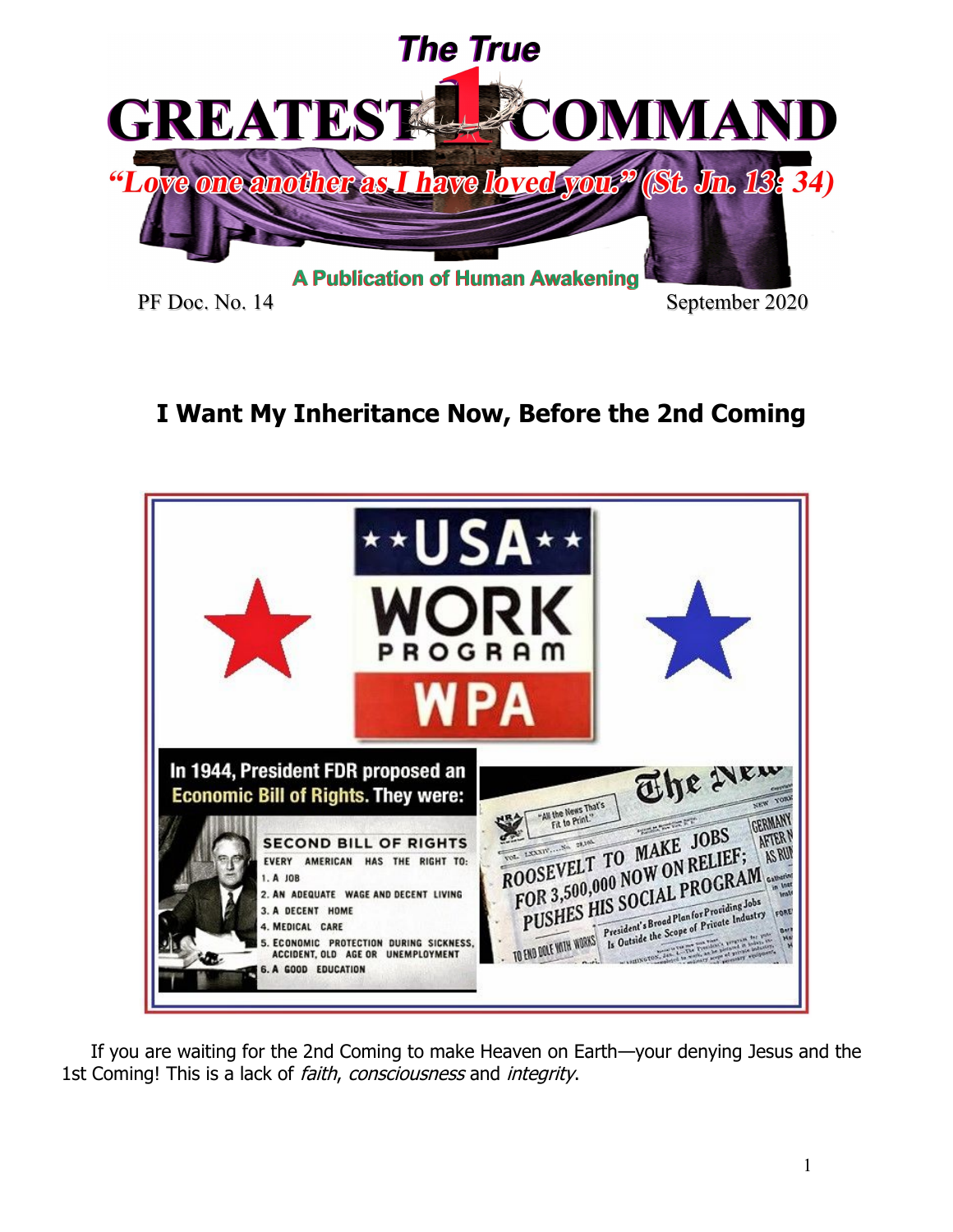Heaven on Earth does not mean making more church *buildings* and becoming more *churchy* or more religious.

Unknowingly, Franklin Delano Roosevelt was fighting for our God given *rights* and our *inheritance* of the Promised Land, which God Promised Abraham and fulfilled through Jesus Christ! This Promised Land is not literal Canaan or Palestine, but it's *spiritual* counterpart: Heaven itself. And yes, it has been paid for, and we do not mean "paid for" like in a legal transaction exemplified by the old Christian tradition that Jesus *died* and *paid* for our sins. No. We mean that Jesus went to the extreme ("whatever it takes", like what the Avengers said in the movie: Avengers End Game) and gave his life to make God's Promise to Abraham a realization. Anyone that has accepted Jesus and this act, on their behalf, has inherited the Promised Land, which is really *eternal* life and the Earth with all the commodities on it, meaning, the whole creation. This is why the first generation shared everything equally.

## **Acts 4:32 NIV**

 [All the believers were one in heart and mind. No one claimed that any of their possessions was their own, but they shared everything they had.] Did not God Promise Adam he would inherit the Earth?:

# **Genesis 1: 28, 29 NIV**

 [God blessed them and said to them, "Be fruitful and increase in number; fill the earth and subdue it. Rule over the fish of the sea and the birds of the air and over every living creature that moves on the ground." [29] Then God said, "I give you every seed-bearing plant on the face of the whole earth and every tree that has fruit with seed in it. They will be yours for food.]

Moreover, unconsciously, humanity has been fighting for this *inheritance* since Jesus' day. Or is it that God has been guiding the steps of humanity to achieve and attain that final inheritance? Nevertheless, there is a common phenomenon throughout history that develops between people where one group's views seem to be more *conservative*, while the other seems more *liberal*. It's really two ways of looking at the world. In all countries, and especially in America, all parties are fighting for for this inheritance when they fight for "equality, justice and the pursuit of happiness"; its just that they have different opinions on how to achieve it. And believe it or not, the White Supremacists, whose tactics are unfavorable by many, are fighting for it too, even though all sides may not realize it.

 One group believes that the inheritance will be given in the future by Jesus, but the other believes in the present, just like in Jesus' day. The question is, which one of the two groups has an ideology and the faith that will give the country the great inheritance, in the present? The first generation acted like it was Heaven on Earth, in their day, but they lost it when they turned their backs on it:

#### **2 Peter 2:21 NIV**

 [It would have been better for them not to have known the way of righteousness, than to have known it and then to turn their backs on the sacred command that was passed on to them.]

And of course the Sacred Command is Jesus' Greatest 1 command: "to love each other"-St. John 13: 34. In addition, this retreat to an un-faithful world was also reinforced, when humanity turned its back on Jesus' Year of Jubilee, by not continuing to accept Him as the Human Representative of God, and *not*, continuing with Heaven on Earth through the continual deleting of debts. It is so important to understand that we have mentioned the Greatest 1 Command and the Jubilee in previous essays and we will continue to do so. Consequently, this should be the determining Factor on who to vote for; the party that really has faith and really believes in Jesus. For us, we want our